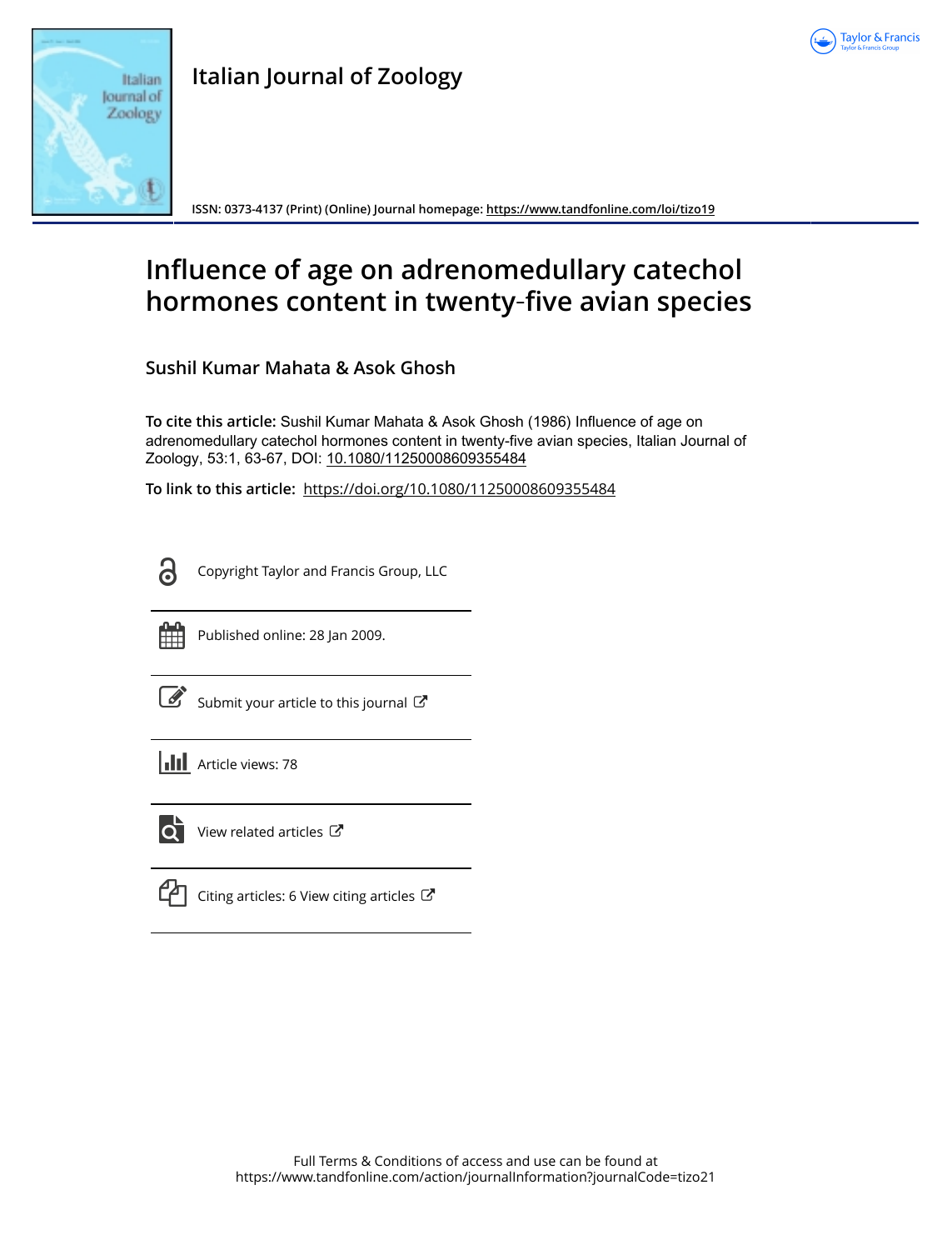

# Influence of age on adrenomedullary catechol hormones content in twenty-five avian species

## SUSHIL KUMAR MAHATA, ASOK GHOSH

Histophysiology Laboratory, Department of Zoology, University of Calcutta, 35 Ballygunge Circular Road, Calcutta 700 019, (India)

### ABSTRACT

Catechol hormones (Norepinephrine and Epinephrine) content in the adrenal medulla of 25 species of the newly-hatched and adult birds were investigated. Norepinephrine (NE) and Epinephrine (E) were found to be the major hormones in the adrenal medulla of the newly-hatched passerine and non-passerine birds respectively. E was the preponderant hormone in the adrenal medulla of the adult passerine birds. The adrenal medulla of the adult non-passerine birds produced either NE as the predominant catechol hormone or NE and E in almost equal proportion as the adrenomedullary hormones.

KEY WORDS: Catechol hormones; adrenal medulla.

#### ACKNOWLEDGERMENTS

This work has been supported by a grant from the University Grants Commission (F. 14-7/77 SR I, dated 21.9.1977).

#### INTRODUCTION

In mammals, it is known that the adrenal medulla produces Epinephrine (E) as the major hormone in adults *(see* von Euler, 1967) while the foetal and postnatal adrenal medulla produce quite a high proportion of Norepinephrine (NE) which gradually diminishes with advancing developmental age (Shepherd & West, 1951; West *eta/.,* 1953).

Ghosh (1977, 1980) from his exhaustive work on 32 avian species belonging to different phylogeny had reported that birds with a more remote ancestry (namely Cormorant, Chicken and Egret) have more NE, whereas recently evolved birds (e. g., passerine birds) have more E in their medulla. Birds occupying an approximately intermediate position (e. g., Cuckoos, Pigeons) on the avian evolutionary scale have both catechol hormones in almost equal proportions. He suggested that in orders with a primitive heritage, the mechanism of hormonal methylation is not so efficient. The process of methylation of catechol hormones becomes progressively complete during evolutionary ascent. However, the reports concerning the proportion of catechol hormones in the juvenile birds are variable. Thus, Ghosh & Ghosh (1964) found no difference in proportion of the two amines in juvenile and adult birds investigated by them, while others (Ljunggren, 1969; Wassermann & Bernard, 1971) had reported the preponderance of E in the adrenal medulla of juvenile birds. In this investigation, therefore, we have studied the catechol hormones content of the adrenal medulla in 25 species of newly-hatched and adult birds with a view to justify and strengthen the previous reports and also to generalize the situation in birds.

#### MATERIALS AND METHODS

Twenty-five species of the newly-hatched (6 hours to 3 days post-hatching) and adult birds were collected during the same period from a local bird dealer. They were left for 2 to 4 hours and were given food and water. Then the birds were killed by cervical dislocation and the adrenals were quickly dissected and processed for histofluorescence and biochemical observations as follows.

#### *Histofluorescence method*

15 *ßm* cryostat sections of the adrenals were cut and processed according to the 'Modified Glyoxylic Acid Technique: The SPG Method' (de la Torre & Surgeon, 1976). The fluorescence was studied and photographed with the help of Zetopan-Binolux (Reichert, Austria) with the exciter filter 13 (Transmission 481: Wave length 400 nm) and absorption filter 3 (Transmission 90%: Wave length 550 nm).

#### *Biochemical method*

In order to support our histofluorescence findings we have chosen a simple and rapid spectrophotometric method as described by von Euler *{see* Camichael et al., 1983) for estimation of NE and E. All the samples vere read by using a UV/VIS Spectrophotometer (Perkin-Elmer, Model 550S).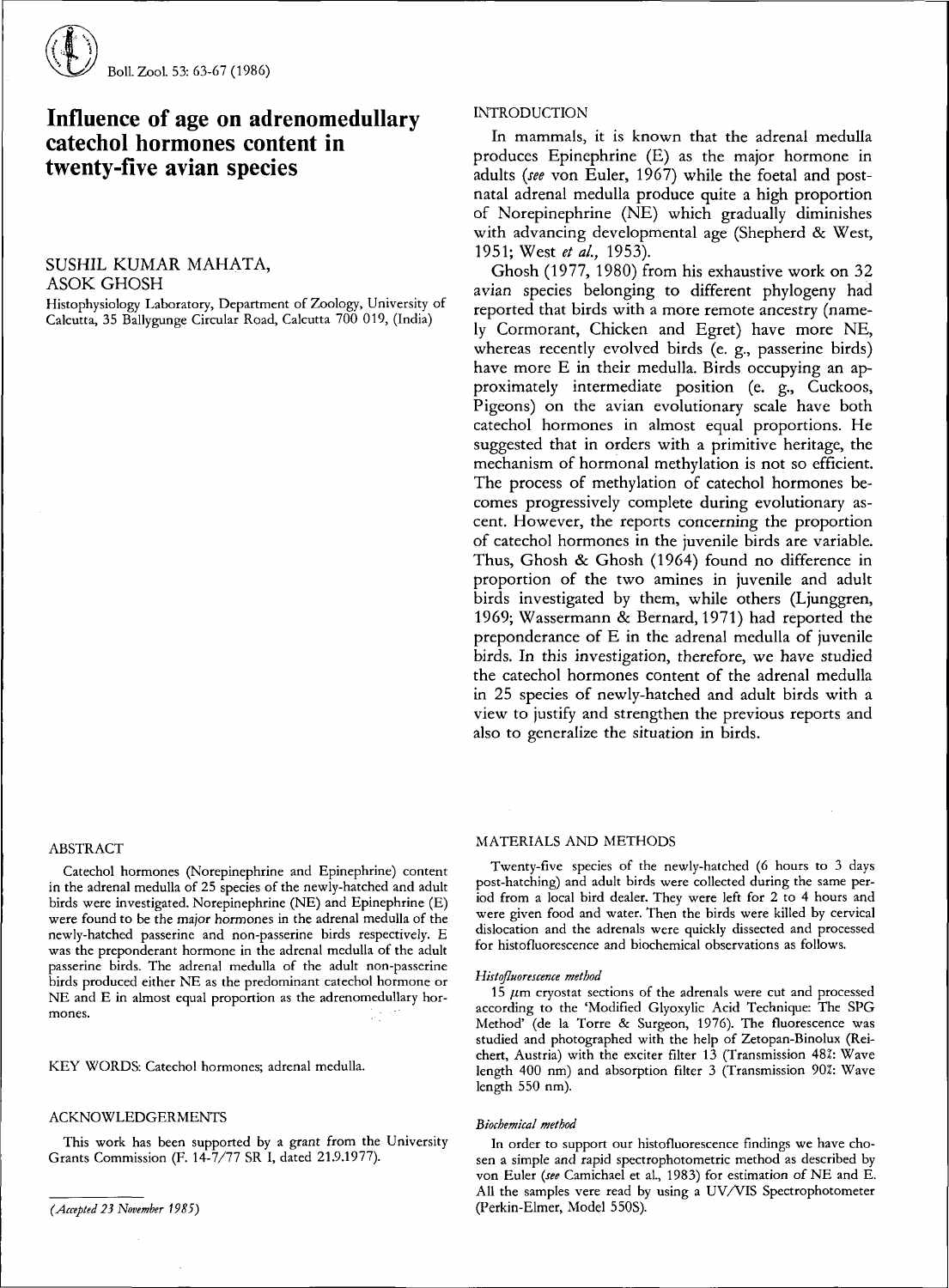# RESULTS

#### *Histofluorescence*

An intense green fluorescence was observed in the medullary cord of the newly-hatched and adult birds. Based on the characteristics of fluorescence, the hitherto investigated birds were broadly classified into 4 categories as described below.

Category T: An intense green fluorescence was found to be restricted to small areas in the medullary cords of the newly-hatched birds (Fig. 1). In the adults, however, an increase in area and intensity of fluorescence was observed (Fig. 2). This characteristic of fluorescence was found in *Anas platjrhymhos, Bubulcus ibis, Ardeola grayii* and *Gallus domesticus.*

Category 'IF: Very bright green fluorescence was observed in small areas in the medullary cords of the

newly-hatched birds (Fig. 3). In the adults, the medullary cords were found to have increased in size and the fluorescence showed an increase in area and in intensity (Fig. 4). It was evident in *Otus bakkamoena, Treron phoenicoptera, Columba livia, Spilornis cheela, Spizaetus cirrhatus, Eudynamys scolopacea, Megalaima asiática, Megalaima haemacephala* and *Dinopium benghalensis.*

Category 'III': An intense green fluorescence was encountered in the medullary cords of the newlyhatched birds. The intensity of fluorescence was found to be higher in the medullary cords of the peripheral region of the adrenal gland. Diminution in area and intensity of fluorescence was, however, noticed in the medullary cords of the adult birds except *Sturnus contra* where the fluorescence characteristics of the adrenal medulla were almost similar in the newly-hatched and adult birds. This type of fluorescence was evident in

Fig. 1 - Fluorescence micrograph of the adrenomedullary cords in the newly-hatched *Bobukus ibis.* Note the bright fluorescence is

restricted to small areas in the medullary cords. X 400. Fig. 2 - Fluorescence micrograph of the adrenomedullary cords in

the adult *Bubulcus ibis.* Note the increase and in area in intensity of fluorescence (Compare with Fig. 1).  $\times$  400.



Fig. 4 - Fluorescence micrograph of the adrenomedullary cord in the adult *Otus bakkamoena.* Note an increase in area and intensity of fluorescence (compare with Fig.3).  $\times$  400.

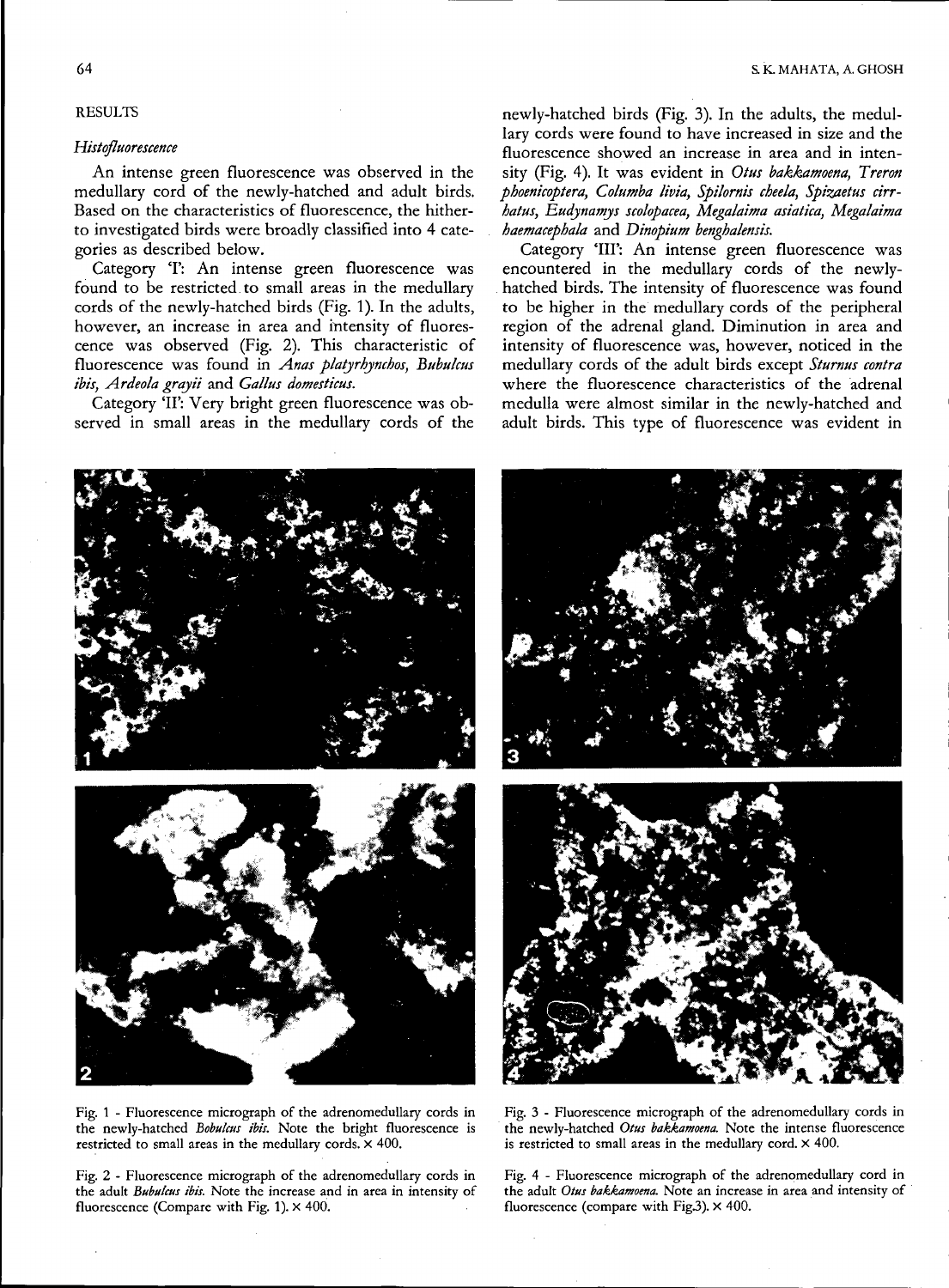# Corvus splendens, Dendrocitta vagabunda, Sturnus malabaricus, Sturnus contra, Dicrurus adsimilis, Oriolus xanthornus, Lanius schach.

Category 'IV': Bright green fluorescence was noticed in the medullary cords of the newly-hatched birds. Although the intensity of fluorescence decreased, the area of fluorescence appeared to have increased in the medullary cords of the adult birds. This type of fluorescence was seen in Pycnonotus cafer, Pycnonotus jocosus, Turdoides caudatus, Copsychus saularis and Zoothera citrina.

#### **Biochemical**

For biochemical determinations of catechol hormones in the newly-hatched and adult birds see Table 1. For the generalised patterns of distribution of the relative proportions of NE and E in the adrenal medulla of newly-hatched and adult birds see Figure 5.



Fig. 5 - Histogram showing the generalized patterns of distribution of the relative proportions (percentage) of norepinephrine and epinephrine in the adrenal medulla of 25 species of newly hatched and adult birds. A: A. platyrhynchos; B: T. phoenicoptera, C. livia, S. cirrahatus, O. bakkamoena, C. benghalensis; C. S. cheela, B. ibis, A. grayii, G. domesticus, E. scolopacea, M. asiatica, M. haemacephala; D: O. xanthornus, T. caudatus; E. L. schach, C. saularis, P. cafer, P. jocosus, C. splendens, D. vagabunda, S. malabaricus, S. contra, D. adsimilis; F. Z. citrina. a, adult; j, juvenile.

#### **DISCUSSION**

The green fluorescence in the adrenal medulla indicated the presence of cate cholamines in the gland. It appeared from the present finding that the fluorescent area as well as the intensity of fluorescence were less in the adrenal medulla of newly-hatched birds. In contrast, in the adults the adrenal medulla showed considerable increase in the area and intensity of fluorescence (see Figs. 1 to 4). The fluorescence findings as expected, indicated lesser amount of catecholamines in the adrenal medulla of newly-hatched birds, while greater amount of catecholamines in the adrenal medulla of the adult animals. Interestingly, our biochemical data on catecholamine content (see Table I) supported the fluorescence findings.

The present study revealed that in the adrenal medulla of the newly-hatched passerine birds, norepinephrine was the preponderant hormone while epinephrine was the major hormone in the adults. Strikingly, E was found to be the predominant hormone in the adrenal medulla of the newly-hatched non-passerine birds, however, their adults produced either NE as the major catechol hormone or NE and E in almost equal proportions as the catechol hormones.

Our finding on catechol hormones content in the adrenal medulla of the newly-hatched and adult passerine birds agreed with that reported in foetal and adult mammals respectively (Shepherd & West, 1951; West et al., 1953; von Euler, 1967). It had been demonstrated in mammals that the enzyme phenylethanolamine-Nmethyl transferase (PNMT) regulated the biosynthesis. of E both in the adult and in the foetal adrenal medulla (Wurtman & Axelrod, 1965; Margolis et al., 1966). Passerine birds possibly simulated the mammalian pattern of PNMT activity  $(f.$  Jost, 1966).

Further, our finding on the preponderance of E in the adrenal medulla of the newly-hatched non-passerine birds in accordance with the previous reports on chick (Wassermann & Bernard, 1971; Turner & Bagnara, 1976) and on pigeon (Ljunggren, 1969). Besides marked PNMT activity in the embryonic chick (Wassermann & Bernard, 1971; Accordi et al., 1975) also supported our present finding. In contrast, the production of either more NE or both the catechol hormones in equal proportions in the adrenal medulla of the adult non-passerine birds posed a problem. Why the proportion of methylated catecholamine in the adrenal gland declined in non-passerine avian species between the newly-hatched and adult animals is a moot question. However, quantitation of PNMT in the adrenal glands of the newly-hatched and adult non-passerine birds may be one of the steps to solve this problem.

In addition, Wassermann & Bernard (1971) demonstrated the influence of adrenocorticosteroids on **PNMT** activity and epinephrine-norepinephrine concentration in the adrenals of pre- and post-natal chicks. They observed a correlation between the maturity of the synthesis of epinephrine between the eleventh and fifteenth day of embryonic development. Furthermore, embryos injected with dexamethasone on day 8 of development show a significant increase in epinephrine at 13, 14 and 15 days of embryonic life. Similar findings have also been recorded in the 30 to 60 days old chicken (Wassermann & Bernard, 1971). Besides, Manelli et al. (1973) reported that adrenocorticosteroids in chick embryo's (18 days old) adrenal gland stimulated epinephrine synthesis in organ culture, as it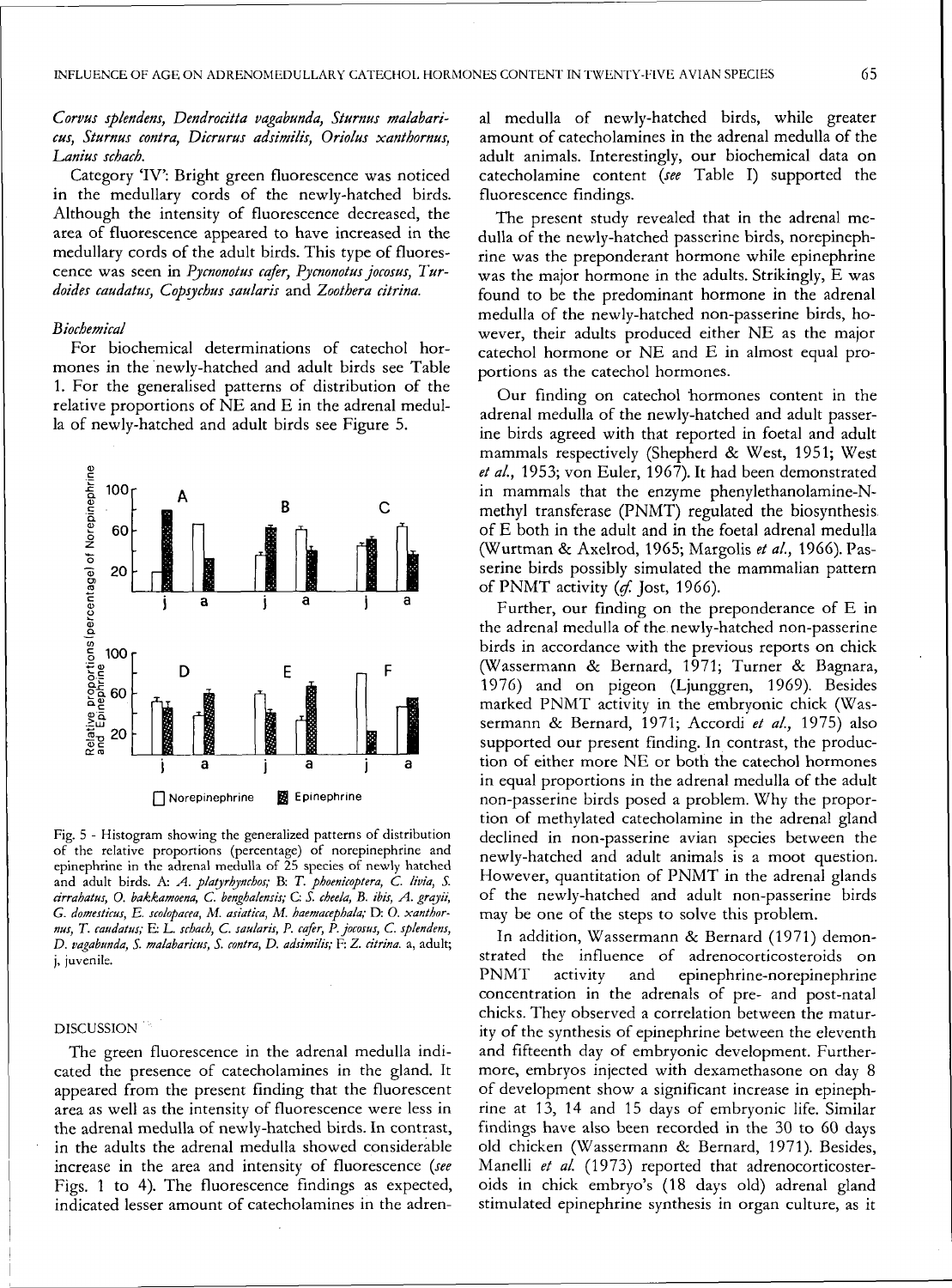was observed in extra adrenal chromaffin tissue in mammals (Coupland, 1968). Further, in the adult pigeons, adrenocorticosteroids elevated epinephrine synthesis (Sitaraman & Ghosh, 1977a, b). The literature thus stressed the importance of adrenocorticosteroids in augmenting epinephrine synthesis through increased synthesis of PNMT. Therefore, quantitation of adrenocorticosteroids in the adrenal glands of newly-hatched and adult non-passerine birds may be a worthwhile step to solve the alleged problem.

TABLE I - *Influence of age on adrenomedullary catechol hormones content in 25 species of birds\*.*

| Species, Orders and Families                                   |                        | Newly-Hatched         |                                    | Adult                        |                              |                                    |  |
|----------------------------------------------------------------|------------------------|-----------------------|------------------------------------|------------------------------|------------------------------|------------------------------------|--|
|                                                                | NE mg/gm of<br>adrenal | E mg/gm of<br>adrenal | Total CAM<br>$mg/gm$ of<br>adrenal | $NE$ mg/gm of<br>adrenal     | $E$ mg/gm if<br>adrenal      | Total CAM<br>$mg/gm$ of<br>adrenal |  |
| Anas platyrhynchos (6)<br>O: Anseriformes<br>F: Anatidae       | $0.38 \pm 0.04**$      | $1.58 \pm 0.13$       | $1.96 \pm 0.17$                    | $1.43 \pm 0.17$<br>p < 0.005 | $0.71 \pm 0.05$<br>p < 0.005 | $2.14 \pm 0.22$<br>NS.             |  |
| Bubulcus ibis (7)<br>O: Ciconiiformes<br>F: Ardeidae           | $0.52 \pm 0.09$        | $0.72 \pm 0.14$       | $1.24 \pm 0.18$                    | $1.85 \pm 0.07$<br>p < 0.001 | $0.86 \pm 0.07$<br>NS.       | $2.72 \pm 0.01$<br>p < 0.001       |  |
| Ardeola grayii (7)<br>O: Ciconiiformes<br>F: Ardeidae          | $0.47 \pm 0.05$        | $0.59 \pm 0.08$       | $1.06 \pm 0.08$                    | $2.01 \pm 0.04$<br>p < 0.001 | $0.84 \pm 0.07$<br>NS.       | $2.86 \pm 0.11$<br>p < 0.001       |  |
| Gallus domesticus (6)<br>O: Galliformes<br>F: Phasianidae      | $0.72 \pm 0.07$        | $0.84 \pm 0.07$       | $1.56 \pm 0.14$                    | $2.04 \pm 0.18$<br>p < 0.005 | $1.65 \pm 0.15$<br>p < 0.01  | $3.69 \pm 0.04$<br>p < 0.001       |  |
| Columba livia (10)<br>O: Columbiformes<br>F: Columbidae        | $0.92 \pm 0.05$        | $1.28 \pm 0.11$       | $2.20 \pm 0.07$                    | $1.65 \pm 0.11$<br>p < 0.001 | $1.34 \pm 0.15$<br>NS.       | $2.99 \pm 0.08$<br>p < 0.001       |  |
| Ireron phoenicoptera (8)<br>O: Columbiformes<br>F: Columbidae  | $0.65 \pm 0.31$        | $1.05 \pm 0.13$       | $1.71 \pm 0.21$                    | $1.61 \pm 0.15$<br>p < 0.05  | $1.27 \pm 0.10$<br>NS.       | $2.89 \pm 0.19$<br>p < 0.01        |  |
| Spilornis cheela (5)<br>O: Falconiformes<br>F: Accipitridae    | $0.83 \pm 0.11$        | $1.10 \pm 0.07$       | $1.93 \pm 0.13$                    | $1.73 \pm 0.19$<br>p < 0.05  | $1.02 \pm 0.11$<br>NS. .     | $2.75 \pm 0.08$<br>$p < 0.025$ .   |  |
| Spizaetus cirrhatus (5)<br>O: Falconiformes<br>F: Accipitridae | $0.93 \pm 0.12$        | $1.31 \pm 0.18$       | $2.24 \pm 0.06$                    | $1.91 \pm 0.20$<br>p < 0.05  | $1.01 \pm 0.05$<br>NS.       | $2.92 \pm 0.15$<br>p < 0.025       |  |
| Otus bakkamoena (8)<br>O: Strigiformes<br>F: Strigidae         | $0.71 \pm 0.07$        | $1.57 \pm 0.17$       | $2.09 \pm 0.24$                    | $2.04 \pm 0.10$<br>p < 0.001 | $1.40 \pm 0.20$<br>NS.       | $3.44 \pm 0.25$<br>p < 0.01        |  |
| Coracias benghalensis (7)<br>O: Coraciiformes<br>F: Coraciidae | $0.71 \pm 0.05$        | $1.38 \pm 0.10$       | $2.09 \pm 0.07$                    | $1.77 \pm 0.12$<br>p < 0.001 | $0.88 \pm 0.13$<br>p < 0.05  | $2.65 \pm 0.25$<br>NS.             |  |
| Eudynamys scolopacea (8)<br>O: Cuculiformes<br>F: Cuculidae    | $0.93 \pm 0.03$        | $1.19 \pm 0.01$       | $2.13 \pm 0.03$                    | $1.67 \pm 0.10$<br>p < 0.001 | $0.99 \pm 0.11$<br>NS.       | $2.63 \pm 0.04$<br>p < 0.001       |  |
| Megalaima asiatica (6)<br>O: Piciformes<br>F: Capitonidae      | $1.08 \pm 0.06$        | $1.30 \pm 0.01$       | $2.39 \pm 0.07$                    | $1.72 \pm 0.05$<br>p < 0.001 | $1.12 \pm 0.02$<br>p < 0.005 | $2.83 \pm 0.06$<br>p < 0.01        |  |
| Megalaima haemacephala (7)<br>O: Piciformes<br>F: Capitonidae  | $0.79 \pm 0.03$        | $0.91 \pm 0.03$       | $1.71 \pm 0.05$                    | $2.55 \pm 0.06$<br>p < 0.001 | $1.62 \pm 0.04$<br>p < 0.001 | $4.18 \pm 0.09$<br>p < 0.001       |  |
| Turdoides caudatus (6)<br>O: Passeriformes<br>F: Muscicapidae  | $0.94 \pm 0.07$        | $0.82 \pm 0.03$       | $1.77 \pm 0.04$                    | $161 \pm 0.09$<br>p < 0.005  | $2.54 \pm 0.07$<br>p < 0.001 | $4.16 \pm 0.15$<br>p < 0.001       |  |
| Copsychus saularis (7)<br>O: Passeriformes<br>F: Muscicapidae  | $1.05 \pm 0.06$        | $0.72 \pm 0.09$       | $1.77 \pm 0.13$                    | $0.57 \pm 0.12$<br>p < 0.025 | $1.34 \pm 0.18$<br>p < 0.05  | $1.92 \pm 0.31$<br>NS.             |  |
| Zoothera citrina (5)<br>O: Passeriformes<br>F: Muscicapidae    | $0.68 \pm 0.28$        | $0.19 \pm 0.09$       | $0.87 \pm 0.34$                    | $1.13 \pm 0.04$<br>NS.       | $1.37 \pm 0.05$<br>p < 0.005 | $2.50 \pm 0.02$<br>p < 0.025       |  |
| Pycnonotus cafer (8)<br>O: Passeriformes<br>F: Pycnonotidae    | $1.51\,\pm\,0.28$      | $1.11 \pm 0.18$       | $2.62 \pm 0.44$                    | $1.63 \pm 0.22$<br>NS.       | $3.13 \pm 0.72$<br>p < 0.05  | $4.77 \pm 0.49$<br>p<.0025         |  |
| Pycnonotus jocosus (8)<br>O: Passeriformes<br>F: Pycnonotidae  | $1.50 \pm 0.01$        | $1.07 \pm 0.05$       | $2.57 \pm 0.06$                    | $0.94 \pm 0.45$<br>NS.       | $2.40 \pm 0.33$<br>p < 0.025 | $3.35 \pm 0.12$<br>p < 0.005       |  |
| Corvus splendens (9)<br>O: Passeriformes<br>F: Corvidae        | $1.12 \pm 0.04$        | $0.74 \pm 0.09$       | $1.86 \pm 0.06$                    | $1.15 \pm 0.40$<br>NS.       | $2.47 \pm 0.32$<br>p < 0.005 | $3.62 \pm 0.16$<br>p < 0.001       |  |
| Dendrocitta vagabunda (9)<br>0: Passeriformes<br>F: Corvidae   | $1.50 \pm 0.05$        | $1.11 \pm 0.08$       | $2.62 \pm 0.06$                    | $1.07 \pm 0.13$<br>p < 0.025 | $3.14 \pm 0.52$<br>p < 0.01  | $4.21 \pm 0.66$<br>p < 0.05        |  |